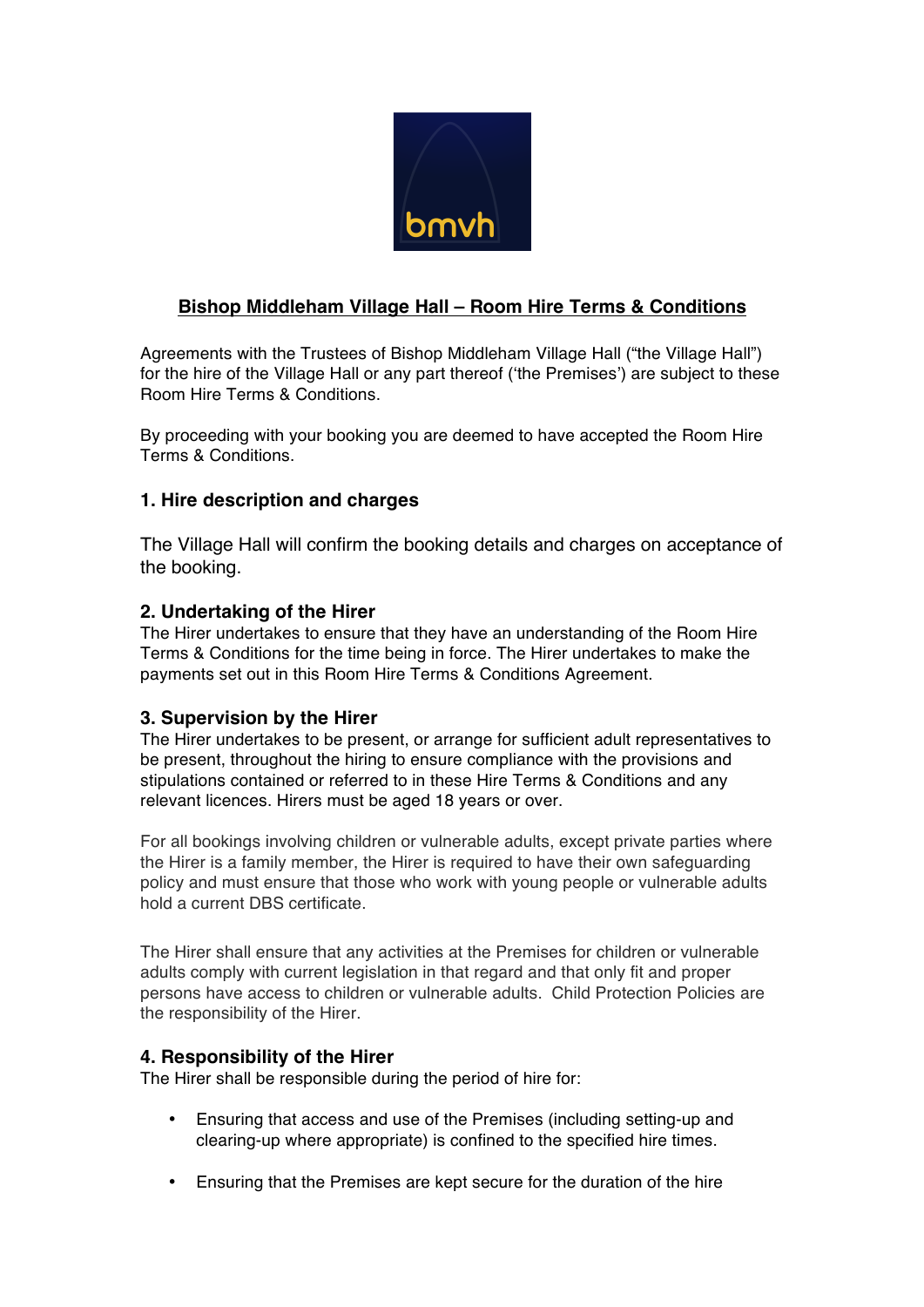- Supervision of the use of the Premises and the care of its structure and contents
- Ensuring that the purpose and conduct of the hire does not disrupt the use of any other room hired by other persons
- Ensuring that the Premises (including foyers, kitchen, kitchen appliances and toilets) are left clean and tidy with rubbish removed from the site at the end of the hire. Any charges incurred by the Village Hall due to breakages, inadequate cleaning, failure to re-place furniture or equipment etc. will be charged to the Hirer.
- Ensuring that all equipment, chairs and tables have been removed from the premises or returned to their storage positions safely, that the Premises are cleared of people, all lights switched off, and the building secured, except for any facilities or room or public area in use by another continuing hire
- Ensuring that any temporary fittings and fixtures comply with Health and Safety guidance, and in particular are not a fire hazard. No Blu-tack, drawing pins, adhesive tape or other fixing devices may be used.
- Ensuring that any equipment or electrical appliances brought onto the Premises and used there shall be certified safe and in good working order, and used in a safe manner. The heating controls should not be touched by anyone except the Village Hall Caretaker.
- Ensuring that no animals (including birds), except assist dogs are brought into the building, without written permission of the Village Hall.
- Ensuring that no Barbeques, LPG appliances or highly flammable substances are brought onto the Premises
- Ensuring that their attendees are aware that the Premises are situated in a residential neighbourhood and should conduct themselves accordingly by, for example, taking care not to slam car doors, especially late at night, and not playing music or making other sounds at inappropriate levels
- Ensuring that their attendees are aware that the Village Hall is not responsible for loss or misuse of personal items and equipment.
- Ensuring that the Premises is not sub-let or used for any unlawful purpose nor do anything or bring onto the Premises anything which may endanger the Premises or render invalid any insurance policies in respect thereof.
- Ensuring that there is no smoking, vaping or use of drugs on the Premises or its curtilage.
- Ensuring that hired storage facilities (where applicable) are locked at the end of each hire period. The Village Hall accepts no responsibility for any stored equipment or other property brought onto or left at the premises and all liability for loss or damage is hereby excluded.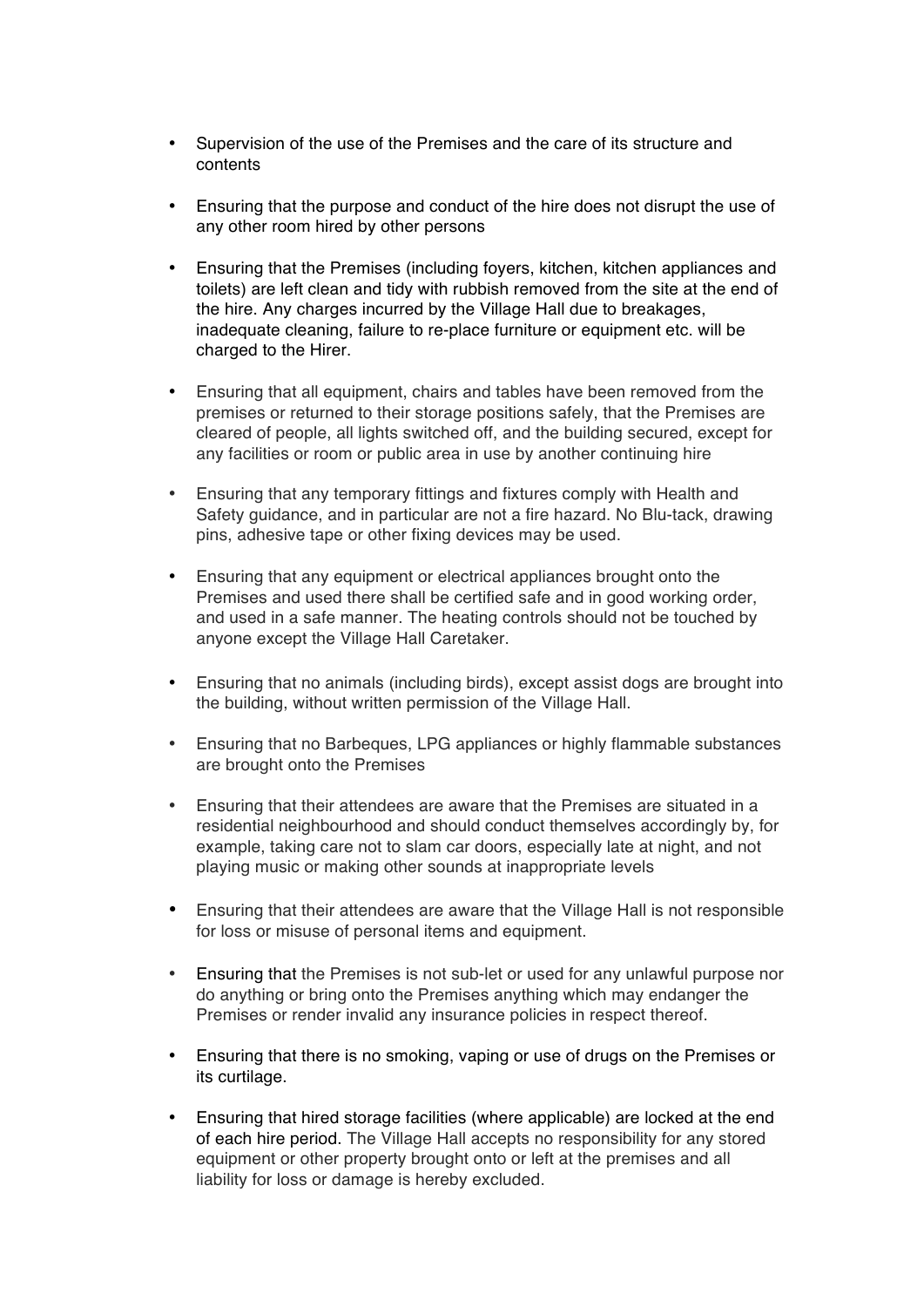- All equipment and other property, other than that stored on the premises by agreement, must be removed at the end of each hiring period. The Village Hall may dispose of any items not removed at its discretion, by sale or otherwise on such terms and conditions as it thinks fit, and charge the Hirer daily storage fees and costs incurred in storing and selling or otherwise disposing of the same.
- Ensuring that no advertising posters or notices of any kind are displayed anywhere at the Premises without permission of the Village Hall.

#### **5. Bookings may be refused**

The Trustees of Bishop Middleham Village Hall or a booking administrator on behalf of the trustees, have the right to refuse any booking for whatever reason, including concern over potential noise levels and other nuisances especially to neighbours.

#### **6. Cancellation by Hirer**

Cancellation of a booking by any hirer must be notified at least 24 hours in advance by emailing contact@bmvhall.co.uk or sending a text message to 07384 782404

For hirers on monthly payment terms there is no charge for cancellation if the hirer has provided advance notification. If the hirer does not notify cancellation in advance the hire will be invoiced and due for payment under normal payment terms.

For hirers on payment in advance terms, The Village Hall will either (a) negotiate an alternative date or (b) reimburse 50% of the hire charge paid, provided (in both cases) the hirer has provided at least 24 hours notice of cancellation.

#### **7. Cancellation by the Village Hall**

The Village Hall has the right to cancel any booking that conflicts with an event organised by the Village Hall itself or if the purpose of hiring might be in any way improper or if the Premises is required as a Polling Station, for maintenance purposes or other force majeure situation.

In any such case the Hirer shall be entitled to a refund of any deposit or hire fees already paid, but the Village Hall shall not be liable for any resulting direct or indirect loss or damages whatsoever.

# **8. Payment terms**

- For a single booking or any new customer, payment is due before the event.
- For a series of bookings, invoices are raised during the month and payment for each month's bookings is due seven days after month end.
- Storage charges are invoiced monthly and payment is due seven days after month end.
- The Village Hall has the right to cancel any future bookings and terminate the contract between the Village Hall and the Hirer if the Hirer fails to make payment on time.